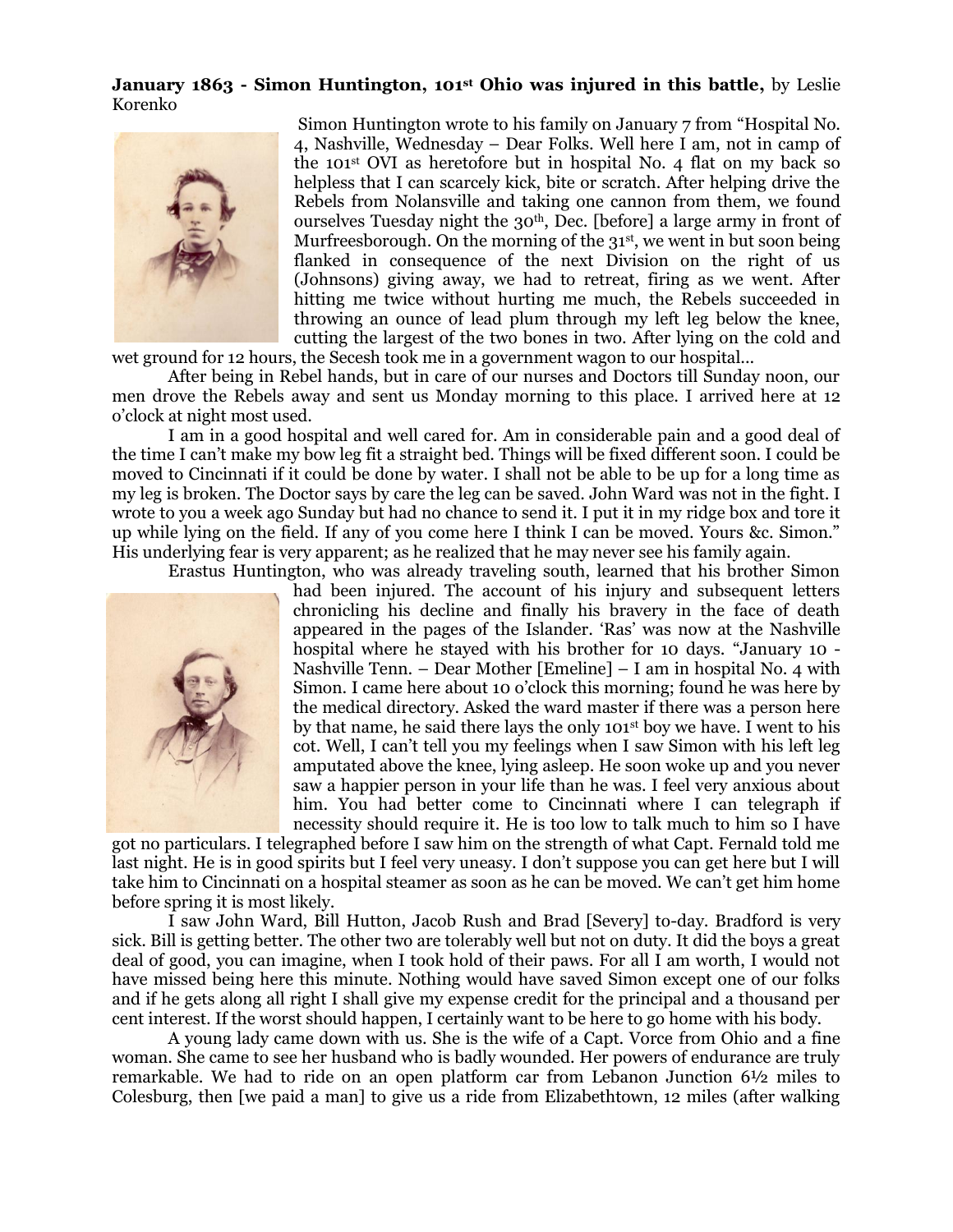eight miles from Colesburg to Elizabethtown) to Nolin Station. There we had to stay all night, 20 of us crammed into one room about the size of our parlor. It was awful. We had to get in the car about 8 o'clock and sit there until most 11, as there was only one passenger car. Those who did not get seats had to take freight cars for it. We chose the former. There was no fire or stove in the cars so we had to grin and bear it.

We took supper, lodging and breakfast at the St. Cloud Hotel for the moderate sum of \$3.00 (I mean the living was very moderate). No vegetables of any kind. The fare consisted of meat, bread (!) and Pea coffee. The water run short this morning so I had to leave the table thirsty. The State House is certainly a very handsome building, but don't compare with ours at all in my estimation. There is lots of news but I am too much agitated to write more. Erastus"

January 12 1863 - Hospital, Nashville, Monday - Friend M. K. – "Deliver me from ever being housed in a hospital full of wounded soldiers again. I have seen more deaths in the past two days than I ever expect to again. The excitement is all that keeps me alive, and I am looking forward to the next week very anxiously. Simon's fate will most likely be determined in the next three days. The Doctor told me Saturday that the chances were decidedly against him. I asked him how long it would be before he could tell which turn it would take. He said two or three days. That is if he didn't keep growing worse during that time he would stand a good chance to get well.

This is the third day since his leg was taken off and he is gaining slowly, is in good spirits, and says he wants to get aboard of a steamer pretty soon and go to Cincinnati where he can see Father and Mother and where he can get something to eat.

I got half of a chicken for him yesterday costing 50¢. The price I cared nothing about, but I had to hunt two hours to find a piece even at that price. Could find no apples at all, but heard there had been some small ones in town at 5¢ each, neither are there any potatoes at any price. In fact there is no fruit or vegetables to be had anywhere this side of the blue grass region in Kentucky.

I paid for dinner at the St. Cloud Hotel in this place, \$1.00. Bill of fare – roast beef, pork and bread and a piece of pie. Got one glass of water. When I sent for another the waiter said the water failed…dinner at Sandusky would be no comparison to it. There you would get four times as good a one, at one fourth the price…

This Hospital is nearly a mile from the State House, on a hill, very pleasantly situated. It used to be a high school building; is high between joints, windows on all sides, which gives it good ventilation. A man died of lock jaw last night in this hospital, caused by a wound received at the last battle.

Simon was wounded in the left leg below the knee, about 8 o'clock Wednesday morning Dec. 31st. Lay in the field until the rebels drove our forces off the field, and about dark they carried him to a camp fire with other wounded persons.

Afterwards (the next day he thinks) they took him to a sort of hospital where he stayed until Sunday morning, when our forces captured it again. Simon says it looked dark until our forces came up and it made him feel good then. Monday forenoon, he was put into an ambulance and had to lie there till the whole train was loaded up. Say three hours. Then he says the ambulance went like 60 over everything and most used him up. He laid in this hospital from Monday night at 11 o'clock until Friday without much change, but Friday afternoon the Dr. said he could not live in that way and took off his leg above the knee. His leg bone, below the knee, was all jammed to pieces by a bullet. He has not got over however the effects of the chloroform and morphine yet. He says he was struck three times. Once by a spent ball, that did not hurt much, and one ball grazed his chin, that he thought had taken his jaw off, but only benumbed it for a short time.

He and Jerome Holly were the only Island boys in the battle that day. The Secesh soldiers were picking our Soldier's pockets as they lay around the campfires. Simon asked them if they hadn't any more respect for themselves or their cause than to do that. A Lieutenant stood close by who told them to stop it, so he saved his watch and pocket book. They confiscated his